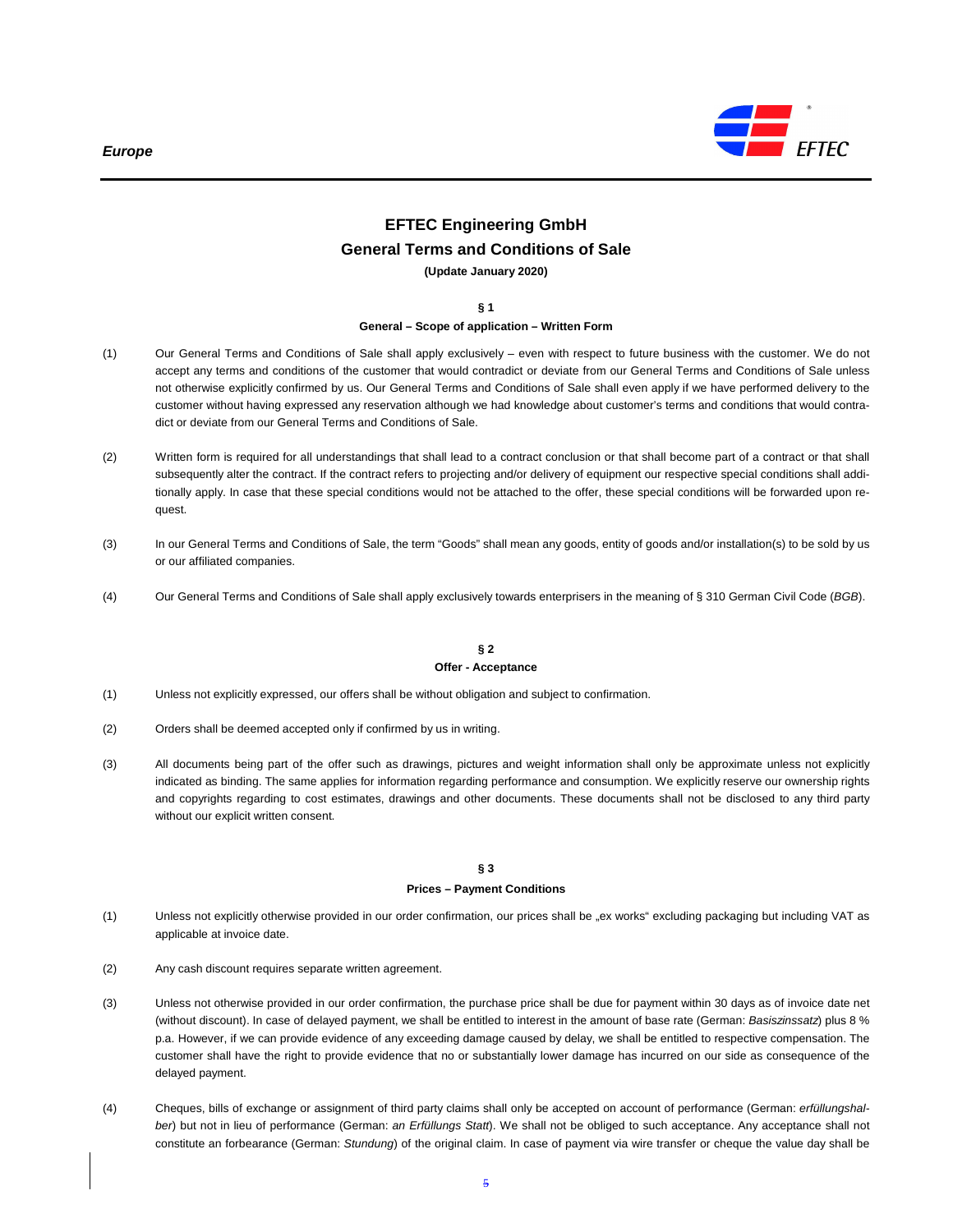

the date of receipt of payment.

(5) The customer shall only be entitled to set-off if his counter-claims have become legally binding and are undisputed or if they are accepted by us. Further, the customer shall only be entitled to set-off if his counter-claims originate from the same contractual relation.

#### **§ 4 Delivery Period - Delay**

- (1) The time for delivery shall commence as of dispatch of order acceptance, however, not before delivery of documents, permits and clearances by customer if explicitly agreed. Further precondition for the commencement of time for delivery shall be the receipt of the agreed advance payment, if any.
- (2) If we are not be obliged to deliver the Goods to a destination indicated by the customer, the time for delivery shall be deemed met if the Goods have left our site until the date set forth in the order acceptance or elsewhere or if the customer has been informed about readiness for delivery at the afore mentioned dates.
- (3) If we are responsible for delayed delivery then customer shall be entitled to compensation in the amount of 0,5 % of the value of delivery for each completed week of delay. However, the total compensation shall not exceed 5 % of the value of delivery. We shall have the right to provide evidence that the actual damage amounts to less. This limitation of liability shall not apply in case of intent or gross negligence by us.
- (4) If the customer is responsible for delayed delivery then we shall be entitled to compensation commencing one month after indication of readiness for delivery – for costs of storage at our site, however, at least in the amount of 0,5 % of the invoice amount per month. Customer shall have the right to provide evidence that the actual damage amounts to less.

## **§ 5 Pass of Risk**

- (1) Unless not otherwise provided the delivery shall be made "ex works" (EXW, Incoterms 2020). The risk shall pass to customer when we have informed him that the good is ready for delivery.
- (2) If we perform the shipment upon request of customer, customer shall bear the risk and costs of such shipment. Way and manner of shipment shall be at our free disposition unless not otherwise explicitly agreed upon in writing.
- (3) If the delivery is freight paid then customer shall bear the additional costs that arise from any request of particular way of delivery. Upon customer's request we will provide transport insurance coverage for the delivery. Customer shall bear the respective costs.

#### **§ 6 Acceptance**

- (1) After completion of the installation the customer shall arrange an acceptance test of the scope of performance in our attendance. We shall give notice to the customer in written form about readiness for acceptance. The customer shall be obliged to carry out the acceptance test within 8 working days after having received such notice.
- (2) It shall be subject to sole responsibility of the customer to take care that the acceptance test could be carried out and the agreed test conditions are met. The customer shall bear the costs of any acceptance tests, however excluding our costs related to our representatives and vicarious agents (incl. employees and staff). The customer, amongst others, shall provide at own costs energy, lubricants, water, combustibles, raw materials and all and any other materials which are necessary in order to carry out the acceptance tests, respectively last adaptions within the preparation of the acceptance test. The customer shall also provide all and any work force, auxiliaries as well as equipment- and test objects which are necessary in order to carry out the respective acceptance test.
- (3) The scope of performance shall be deemed accepted if the acceptance test has been carried out successfully. The parties shall be obliged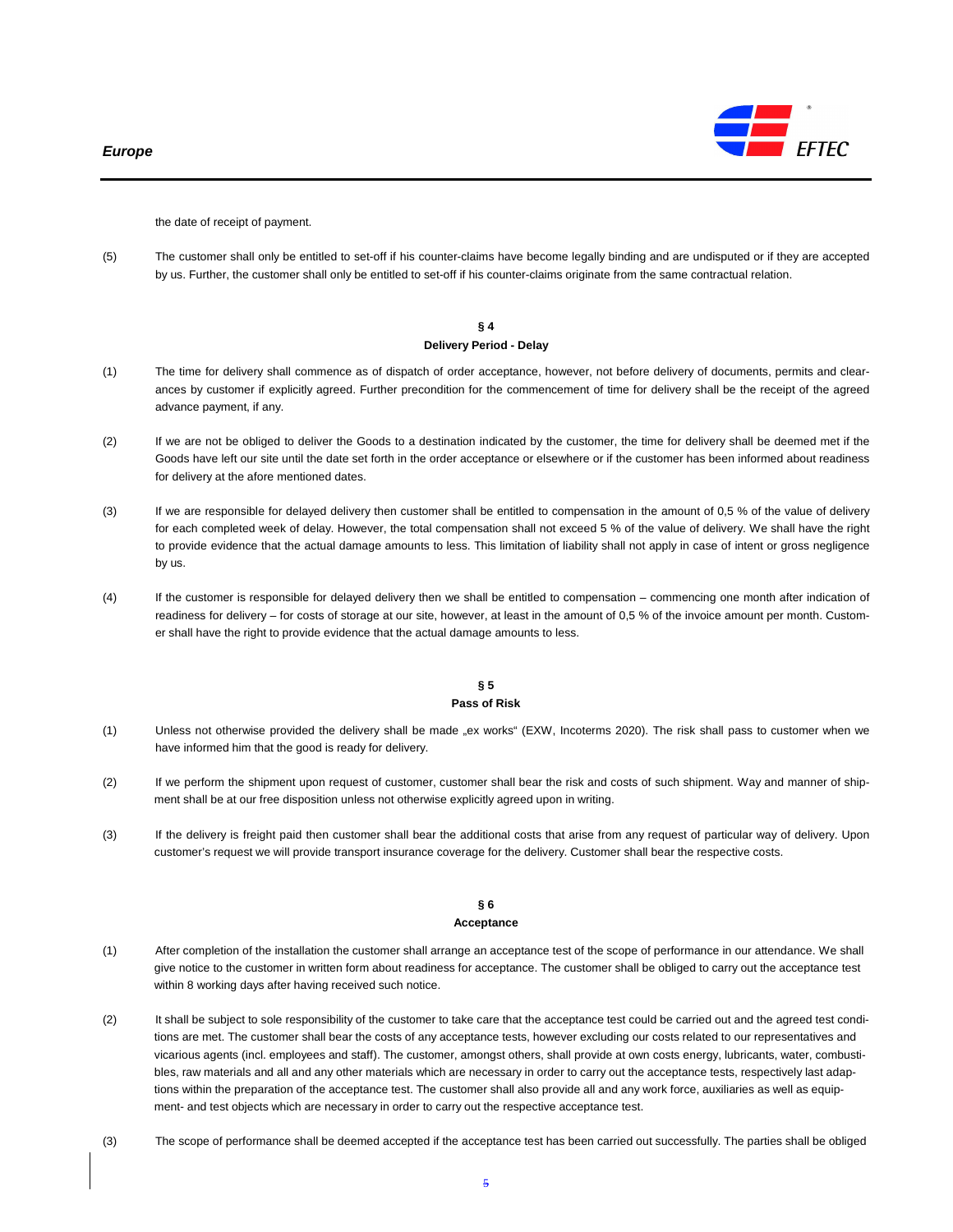

to confirm the acceptance by an acceptance certificate to be signed by both parties.

- (4) If the acceptance test came to the result that the scope of performance did not meet the requirements of the contract, we shall remedy such defect. § 6 clause (1) shall apply accordingly related to the new subsequent acceptance test. Minor defects which do not affect the performance of the plant do not prevent the success of any test of acceptance.
- (5) If the customer received a notice in the meaning of § 6 clause (1) and if the acceptance test has not been carried out within 8 working days, the scope of performance shall be deemed accepted on 8<sup>th</sup> working day after receipt of such notice by the customer. In such case, we are entitled to solely sign the acceptance certificate, provided that the delay of acceptance test has not been caused by our fault.
- (6) The customer shall not be entitled to use the scope of performance or part of it before acceptance. If it was nonetheless used, the respective scope of performance shall be deemed accepted. Thus the acceptance test shall be deemed carried out if it has not been executed within 3 months after the SOP (start of production) due to reasons beyond our responsibility. Alternatively the acceptance test also shall be deemed carried out if it was not carried out within 18 months after signing the contract due to reasons beyond our responsibility. The execution of an acceptance test in such cases shall not be required any longer and we shall be entitled to solely sign the acceptance certificate.
- (7) Upon acceptance, but notwithstanding other restrictions of liability, our liability in respect of visible defects (German: erkennbare Mängel) shall be excluded to the extent the customer has not expressly reserved assertion of claims related to a specific defect. Such reservation shall be made in writing or has to be noted in the signed certificate of acceptance.
- (8) If and to the extent our representatives and vicarious agents nonetheless remain at the place of acceptance after acceptance upon request of the customer, remuneration of such attendance and of possible operations shall be made on basis of our respective valid price list.

# **§ 7 Defect Claims**

We shall be liable for defects solely as provided in the following. Any further claims shall be excluded except for customer's right to rescind as provided for in these General Terms and Conditions of Sale:

- (1) Customer shall be entitled to claim post-performance (German: Nacherfüllung) via remedy of defects (German: Ausbesserung) or delivery of a fault free substitute with respect to all parts which show to be unfit or materially impaired for use – in particular because of faulty construction, bad materials and defective completion. We shall have the right to choose the kind of remedy. In case that we would be liable for a defect, we thus shall be entitled to chose whether we would remedy defects or deliver a fault free substitute. We shall be entitled to refuse post-performance if the remedy of defects or delivery of a fault free substitute would only be possible at unreasonable costs.
- (2) The Goods shall be inspected without undue delay upon receipt. Obvious defects shall be notified in writing to us within 5 days upon receipt. Otherwise customer shall not be entitled to any defect claims.
- (3) Regarding third party products our liability shall be limited to the assignment of liability and guarantee claims to which we are entitled towards such third party. We shall be liable in second degree according to this § 7 if the claiming towards the third party is unsuccessful.
- (4) We shall not be liable for damages that have been caused by the following: Improper or unqualified use, faulty assembly respectively startup by customer or any third party engaged by him, ordinary wear and tear, faulty or careless handling, use of improper equipment or spare parts, insufficient construction works, unqualified chemical or electro-mechanic or electric influences unless we are not responsible for such damages.
- (5) In order to enable us to perform remedy or substitutional delivery as deemed to be necessary according to our fair discretion, customer shall – upon consultation with us – provide sufficient time and opportunity to us as well as man power at our costs. If customer should not obey this obligation then we shall be exempted from our guarantee liability (German: Gewährleistungspflicht). Moreover, customer shall only be entitled to remedy defects at our costs if we are in delay with remedy of defects. However, in urgent case of danger of operational safety customer shall be entitled to remedy defects himself or through third parties and claim appropriate reimbursement of costs even if we should not be in delay. For the rest we shall be entitled to refuse the remedy of defects as long as customer has not fulfilled his due ob-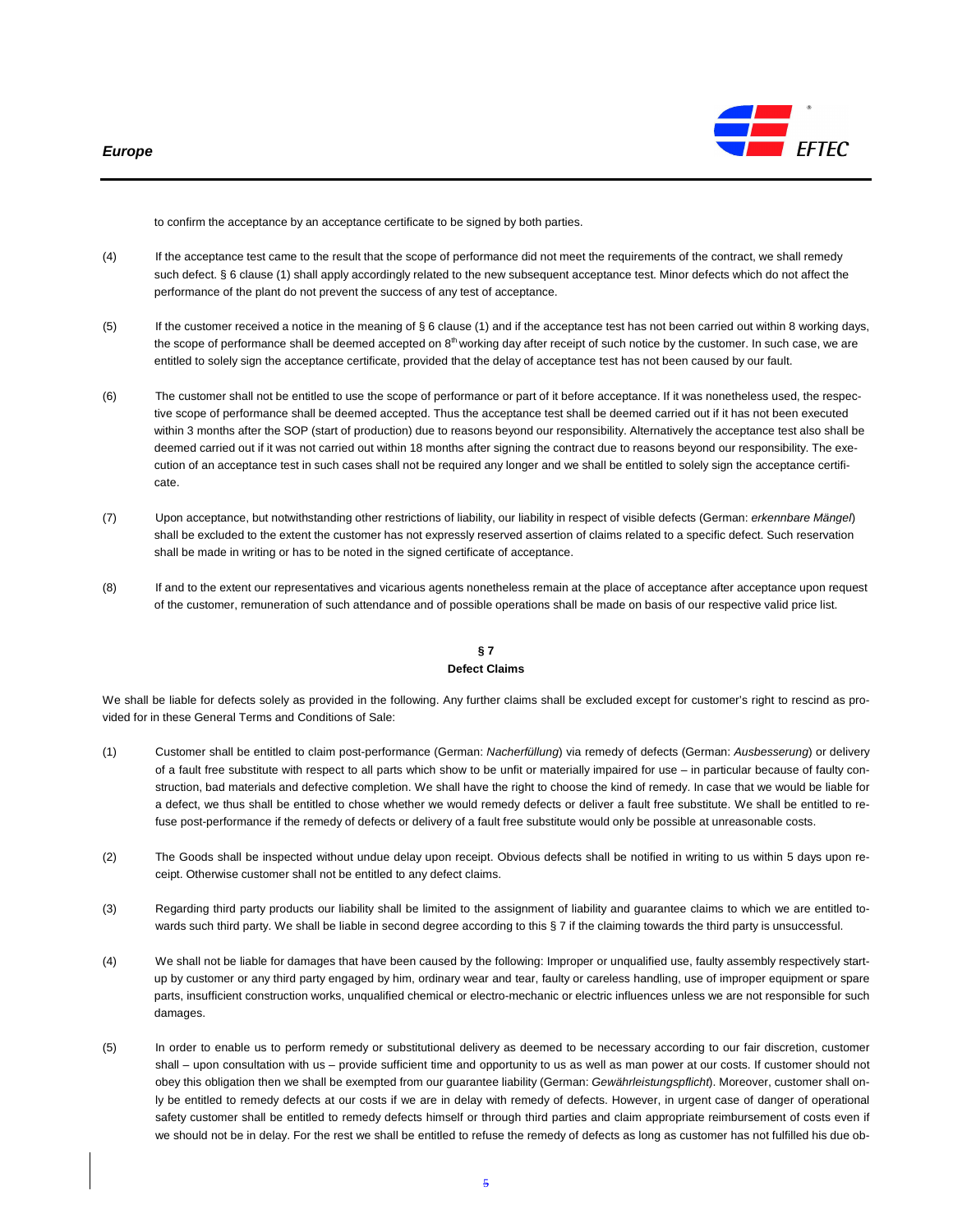

ligations.

- (6) Customer's right to rescind from the contract (German: zurücktreten) or to claim decrease (German: Minderung) of the purchase price shall be subject to the statutory rules.
- (7) Damage compensation because of defects shall be subject to § 8.
- (8) No guarantee (German: Gewährleistung) shall be granted regarding repair works that we have performed without any legal obligation hereto.
- (9) We shall not be responsible that Goods delivered by us will comply with non-German statutory laws unless not otherwise agreed upon in writing.
- (10) In case that a guarantee (German: Garantie) was granted in an contract we shall be liable according to the content of such guarantee.

#### **§ 8 Damage Compensation and Limitation Period**

- (1) Our liability for damages shall be exclusively subject to the following provisions regardless whether based on contractual or other grounds with the exception of above § 4 (Delay). If according to that provisions damage compensation is limited, such limitation shall also apply in respect of useless expenses.
- (2) In case that we have fraudulently concealed a defect of Goods or in case of a guarantee regarding the character (German: Beschaffenheit) of Goods we shall be liable for damage compensation in accordance with the statutory rules.
- (3) Furthermore, if we or any of our representatives or vicarious agents (German: Erfüllungsgehilfen) wilfully or negligently causes death, personal injury or damage to health, we shall be liable for damages in accordance with the relevant statutory provisions
- (4) Further, we shall be liable in accordance with the statutory rules if customer claims damages that either arise from intentional or grossly negligent actions by us including our representatives or vicarious agents or that arise because we have culpably violated an "essential contractual obligation" (German: wesentliche Vertragspflicht). In case of lack of intentional behaviour on our side or on that of our representatives or vicarious agents, our obligation to compensate damages shall be limited to predictable and typically occurring damages. The term "essential contractual obligation" in this context means an essential obligation, as specifically described in the relevant agreement, the breach of which endangers attainment of the agreement's purpose itself. The "essential contractual obligation" thus concerns a compulsory obligation, which generally must be fulfilled to enable due execution of the agreement, and which the customer may typically and reasonably expect to be observed.
- (5) In case of slightly negligent violation of an essential contractual obligation our obligation to compensate personal and property damages shall be limited to the amount covered by our professional liability and product liability insurance. We are prepared to provide evidence about the amount of insurance coverage upon request of customer. In case that no insurance cover should exist we shall be obliged to compensate damages.
- (6) Moreover, we shall be liable according to mandatory rules of the German Act on Product Liability of 15 December 1989 (German: Produkthaftungsgesetz).
- (7) Unless not otherwise provided herein, our liability for damages shall be excluded. Unless not otherwise provided in above paragraphs (2) to (6) we shall therefore not be liable for damages that have not occurred directly on the Goods (e.g. loss of profit or further pure pecuniary losses of customer), as well as for damages because of violation of collateral duties (German: Nebenpflicht) that are arising from an obligation or statutory rules (e.g. faulty advise, care or instruction, construction of package and maintenance instruction) as well as for claims arising from non-contractual liability including producer's liability according to § 823 German Civil Code BGB.
- (8) If and to the extent our liability is excluded or limited, this shall also apply with regard to any personal liability of our representatives and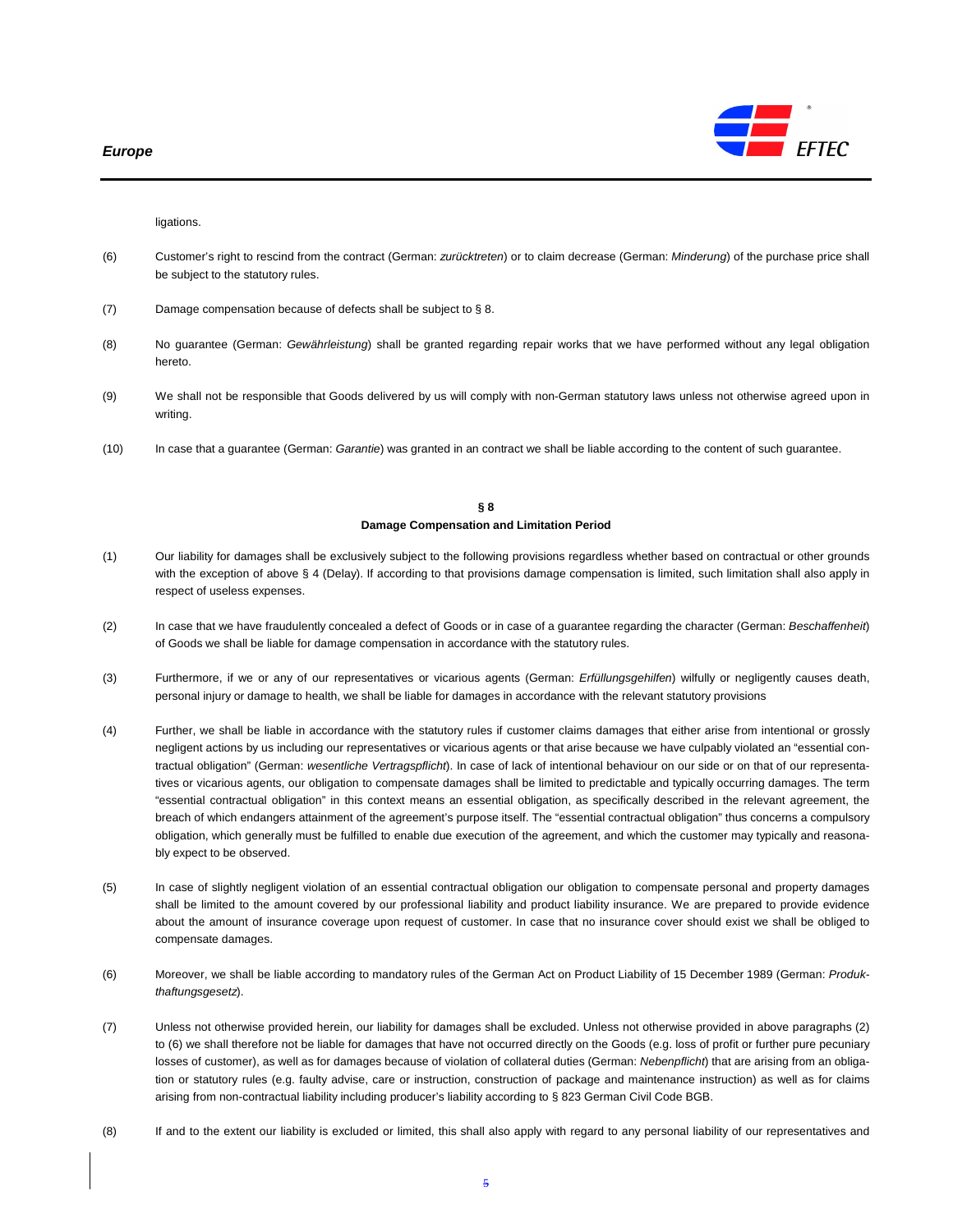

vicarious agents.

# **§ 9 Statute of Limitation**

- (1) Claims based on defects shall be time-barred after one (1) year as of pass of risk unless customer raises claims based on fraudulently concealed defects or based on other intentional behaviour of us or based on a guarantee granted by us regarding the character (German: Beschaffenheit) of Goods for a longer period of time.
- (2) The statute of limitation for other damage claims shall be one (1) year as from their occurrence (German: Entstehung). This shall not apply if claims are raised based on intentional damnification, tort, death, personal injury, damage to health or the German Act on Product Liability.

# **§ 10 Force Majeure**

- (1) Our obligation to performance under this agreement shall be suspended and any time limit for delivery shall be prolonged if and as long as we are not able to fulfil our contractual obligations because of force majeure. We shall be obliged to inform customer without undue delay about the existence of such obstacles. If such obstacle should exist for more than three months then both parties shall be entitled to rescind this agreement. Possible legal rights to rescind from the agreement shall remain unaffected.
- (2) The customer shall not be entitled to damages because of such rescission.
- (3) Force majeure for the purposes of §10 clause (1) are external, unforeseeable and inevitable events, such as e.g. natural disaster, raw material or energy shortness, fire, war and riot or other incidents for which we are not responsible, regardless of whether they occur in our business or in a third party's business, upon which the production or transportation of the Goods essentially depends. Industrial actions which occur in our or in a third party's business shall entitle us to rescind from the agreement if they cause impossibility (German: Unmöglichkeit) of due performance. In case of delays caused by industrial actions we shall be entitled to extent the time period for performance and/or other periods.
- (4) The provisions of this § 10 shall also apply if we are already in delay with our performance at the time when force majeure occurs.

# **§ 11**

#### **Retention of Title**

- (1) We retain the title of ownership (German: Eigentumsvorbehalt) of the Goods until receipt of all payments under the respective supply agreement. In case of current account the retained title shall function as security for the respective current balance. In case of breach of agreement by customer, in particular delayed payment, we shall be entitled to take back the Goods. The customer shall in such case be obliged to return the Goods. Subsequent to take back of Goods we shall be entitled to realization. The profit of realization minus appropriate costs of realization shall be deducted from customer's account payable.
- (2) Customer shall be entitled to carefully handle the Goods. In particular, he shall be obliged to provide adequate fire-, water- and burglaryreplacement value insurance. Customer shall be obliged to provide evidence of such insurance cover. Customer herewith shall assign all claims against the insurance to the extent they are referring to the Goods delivered by us.
- (3) Customer shall not be entitled to mortgage or provide equitable lien (German: Sicherungseigentum) regarding the Goods to which we have retained title of ownership. In case of pledge or other third party actions customer shall be obliged to inform us in writing without undue delay in order to enable us to bring an action according to § 771 German Act on Civil Court Procedure ZPO. In case that the third party would not be able to reimburse our legal costs of a legal action in accordance with § 771 German Act on Civil Court Procedure ZPO then customer shall be liable for the loss of reimbursement.
- (4) Any processing or transformation by the customer of the Goods which are subject to our retention of title is always undertaken for our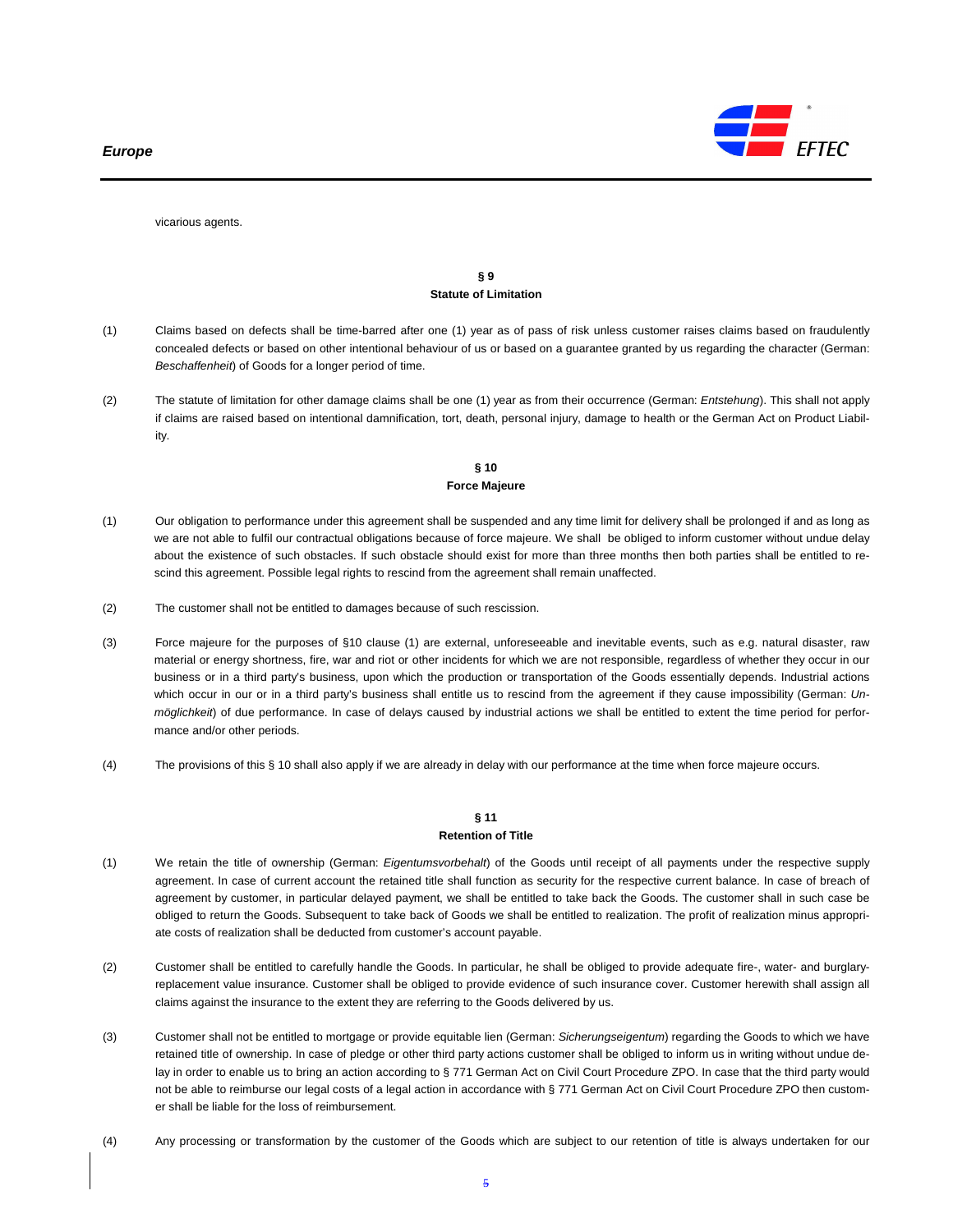#### **Europe**



account. If the Goods are processed together with other goods that are not our property, we shall have co-ownership of the new processed object with a share in proportion to the value of the Goods (invoiced amount including value added tax) against the value of the other processed goods, each at the moment of processing. The customer shall store the processed goods, whether we own them fully or partially, for us free of charge. For all other aspects, the provisions applicable to Goods subject to retention of title shall also apply to the processed object.

- (5) If the Goods are inseparably combined, intermixed or mingled with other goods that are not our property, § 11 clause (4) shall apply mutatis mutandis, provided that it shall be deemed agreed that the customer transfers to us a proportional co-ownership if the respective Goods are combined, intermixed or mingled in such a way that the goods owned by the customer are to be regarded as the principal goods.
- (6) Customer shall be entitled to further sell the goods in the course of ordinary business. However, he shall herewith already now assign to us all his claims in the invoice amount (including VAT) which he gains towards any third party because of such further sale. This shall apply irrespectively whether such sale has happened without or after any combination. However, customer shall be entitled to collect such claims even after assignment to us. Our right to collect such claim by ourselves shall remain untouched. We shall undertake not to collect such claims as long as the customer is obeying his payment obligations and has not delayed payments and no insolvency procedure has been applied for or cessation of payments has occurred. However, if such cases should occur we shall have the right to claim information from the customer regarding the assigned claims and the respective debtors and the related information. Customer shall in such case also surrender the respective documents and shall inform the respective debtors about such assignment.
- (7) We shall be obliged to release the securities on demand of customer to such extent as the value of securities would exceed the secured claims with more than 10 %. We shall have the right to chose the security to be released.

# **§ 12**

#### **Secrecy**

- (1) The customer is obligated to maintain strict secrecy with respect to any and all information (e.g. pictures, drawings, calculations and other documents and information) which we classified vis-à-vis him as secret and which he received before placement of an order or within agreements, projects or cooperation. They may only be disclosed to third parties with our express consent.
- (2) For the sake of confidentiality, the customer will restrict the access to the information to such circle of persons who need such access to the information within the framework of their activity for the customer. The customer will ensure that such persons will observe the secrecy obligations as stated in these General Terms and Conditions of Sale.
- (3) The customer will take all reasonable measures to ensure that the information is effectively protected against any access by unauthorized third parties. The customer will immediately inform the other Party if it assumes or is aware that unauthorized persons obtain access to the information.
- (4) The confidentiality obligation shall continue to apply after completion of any agreement; it shall cease to exist if and to the extent the knowledge included in the information has become part of the public domain.

# **§ 13**

#### **Jurisdiction – Place of Performance – Applicable Law**

- (1) Exclusive place of jurisdiction regarding all disputes arising out of or in connection with the performance of an order shall be our business domicile. However, we shall have the right to file legal actions also at the relevant court of customer's domicile.
- (2) Place of performance regarding all obligations arising out of this contract shall be our business domicile.
- (3) German law shall apply except for the United Nations Convention on Contracts for the International Sale of Goods (CISG).

#### **§ 14 Severability**